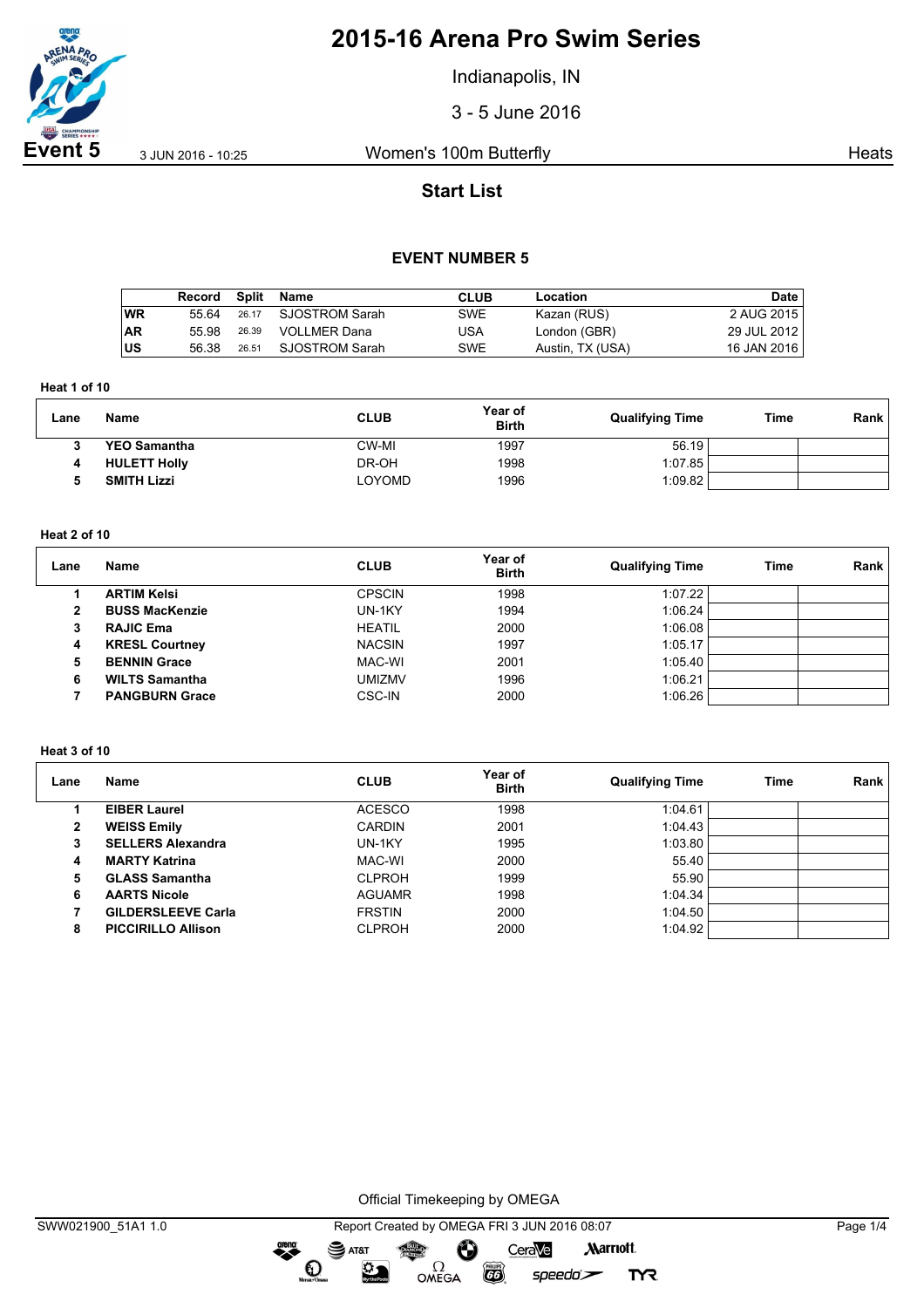

Indianapolis, IN

3 - 5 June 2016

**Event 5** 3 JUN 2016 - 10:25 Women's 100m Butterfly **Southern Streets** Heats

## **Start List**

### **EVENT NUMBER 5**

**Heat 4 of 10**

| Lane         | Name                    | <b>CLUB</b>   | Year of<br><b>Birth</b> | <b>Qualifying Time</b> | Time | <b>Rank</b> |
|--------------|-------------------------|---------------|-------------------------|------------------------|------|-------------|
|              | <b>MUIR Fiona</b>       | UN01PV        | 1997                    | 55.25                  |      |             |
| $\mathbf{2}$ | <b>JOHNSTON Abigail</b> | <b>NACSIN</b> | 1999                    | 55.23                  |      |             |
| 3            | <b>BEIL Kenady</b>      | <b>CLPROH</b> | 2001                    | 55.00                  |      |             |
| 4            | <b>MASON Zorryonna</b>  | <b>CARDKY</b> | 2000                    | 54.73                  |      |             |
| 5            | <b>BEIL Mallory</b>     | <b>CLPROH</b> | 2000                    | 54.88                  |      |             |
| 6            | <b>FORZLEY Elise</b>    | <b>FASTCO</b> | 1998                    | 55.17                  |      |             |
|              | <b>FRY Cassidy</b>      | DR-OH         | 1998                    | 55.24                  |      |             |
| 8            | <b>ALBIERO Gabriela</b> | <b>CARDKY</b> | 2002                    | 55.32                  |      |             |

#### **Heat 5 of 10**

| Lane | <b>Name</b>             | <b>CLUB</b>   | Year of<br><b>Birth</b> | <b>Qualifying Time</b> | Time | Rank |
|------|-------------------------|---------------|-------------------------|------------------------|------|------|
|      | <b>BERNING Margaret</b> | DR-OH         | 1999                    | 1:03.39                |      |      |
| 2    | <b>SCHULTZ Caroline</b> | CSC-IN        | 1998                    | 1:03.17                |      |      |
| 3    | <b>LYONS Morgan</b>     | <b>BUZZGA</b> | 1995                    | 1:02.91                |      |      |
| 4    | <b>FLEMING Anna</b>     | <b>SCOTUS</b> | 2000                    | 1:02.87                |      |      |
| 5    | <b>VALETTE Josie</b>    | <b>RACECO</b> | 1998                    | 1:02.90                |      |      |
| 6    | <b>DANYLUK Daphne</b>   | <b>CNSJUS</b> | 1998                    | 1:03.01                |      |      |
|      | <b>SWENSEN Astrid</b>   | CW-MI         | 1997                    | 1:03.27                |      |      |
| 8    | <b>GEHRKE Madeleine</b> | umizmv        | 1997                    | 54.48                  |      |      |

#### **Heat 6 of 10**

| Lane         | Name                          | <b>CLUB</b>   | Year of<br><b>Birth</b> | <b>Qualifying Time</b> | Time | Rank |
|--------------|-------------------------------|---------------|-------------------------|------------------------|------|------|
|              | <b>CHURMAN Kayla</b>          | KYA-KY        | 1997                    | 1:02.70                |      |      |
| $\mathbf{2}$ | <b>SHAFFER Madelyn</b>        | DR-OH         | 1998                    | 1:02.51                |      |      |
| 3            | <b>WHISENHUNT Meredith</b>    | KYA-KY        | 1996                    | 1:01.95                |      |      |
| 4            | <b>KITCHEL Taite</b>          | <b>BA-IN</b>  | 1997                    | 1:01.91                |      |      |
| 5            | <b>SMITH Nicole</b>           | IA-IN         | 1997                    | 1:01.94                |      |      |
| 6            | <b>ROTHROCK Trude</b>         | CSC-IN        | 1999                    | 1:02.28                |      |      |
|              | <b>PIEROBON MAYS Gabriela</b> | MAC-WI        | 2002                    | 1:02.66                |      |      |
| 8            | <b>MADDEN Paige</b>           | <b>CMSASE</b> | 1998                    | 1:02.74                |      |      |

Official Timekeeping by OMEGA

 $\bullet$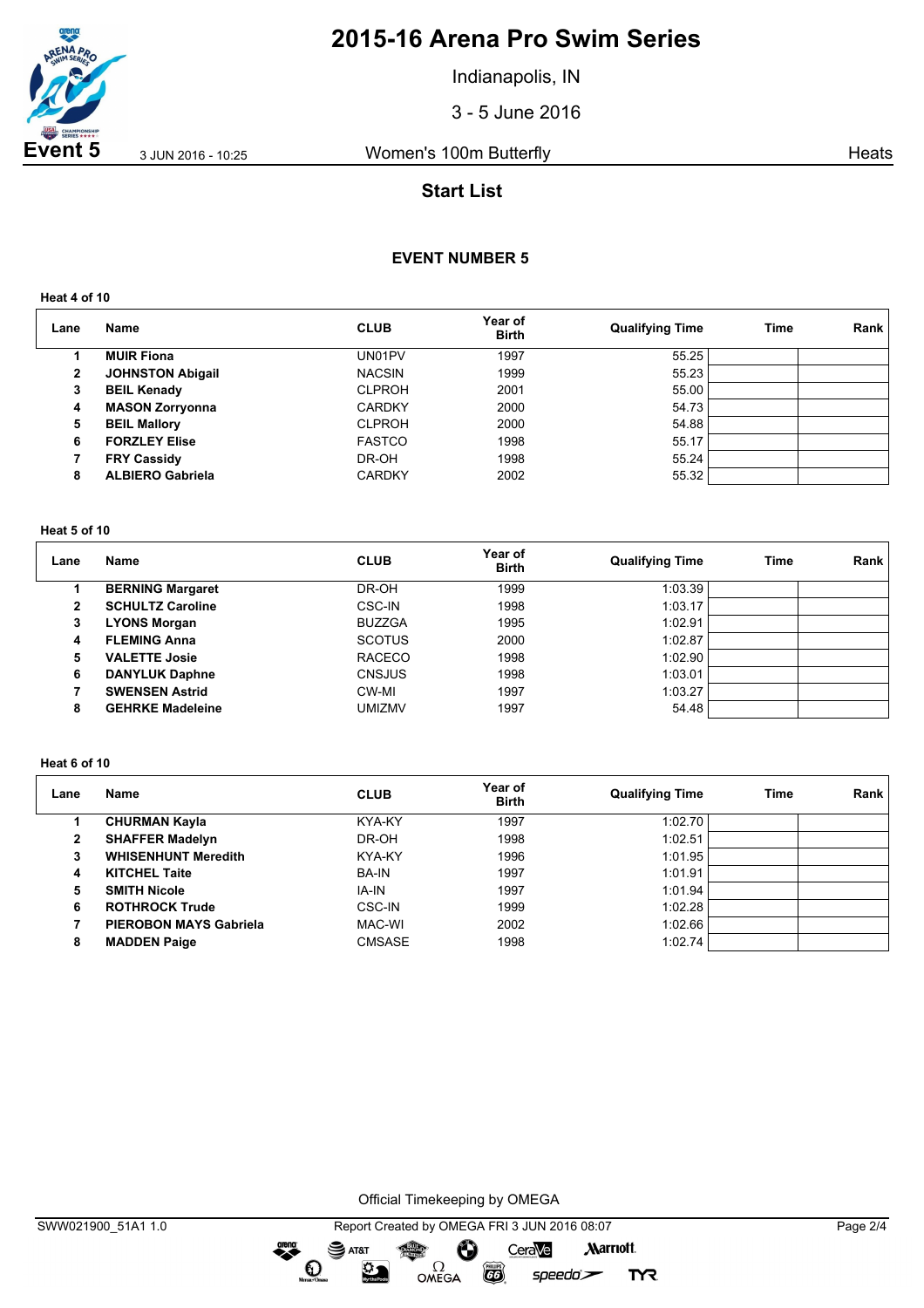

Indianapolis, IN

3 - 5 June 2016

**Event 5** 3 JUN 2016 - 10:25 Women's 100m Butterfly **Southern Streets** Heats

## **Start List**

### **EVENT NUMBER 5**

**Heat 7 of 10**

| Lane | <b>Name</b>                    | <b>CLUB</b>   | Year of<br><b>Birth</b> | <b>Qualifying Time</b> | Time | <b>Rank</b> |
|------|--------------------------------|---------------|-------------------------|------------------------|------|-------------|
|      | <b>GRUNHARD Cailey</b>         | <b>KCSAMV</b> | 1998                    | 1:01.71                |      |             |
| 2    | <b>BALL Emma</b>               | SO-US         | 1998                    | 1:01.62                |      |             |
| 3    | <b>PATTERSON Anna</b>          | umizmv        | 1993                    | 1:01.49                |      |             |
| 4    | <b>KYLLIAINEN Tanja</b>        | <b>CARDKY</b> | 1993                    | 1:01.26                |      |             |
| 5    | <b>HOONG En Qi</b>             | SIN-US        | 1999                    | 1:01.26                |      |             |
| 6    | <b>JENSEN Christie</b>         | IU-IN         | 1996                    | 1:01.49                |      |             |
|      | <b>CHAN Shi Min Nur Marina</b> | SIN-US        | 1997                    | 1:01.67                |      |             |
| 8    | <b>SIMPSON Kirsty</b>          | <b>SCOTUS</b> | 1996                    | 1:01.83                |      |             |

#### **Heat 8 of 10**

| Lane | Name                              | <b>CLUB</b>   | Year of<br><b>Birth</b> | <b>Qualifying Time</b> | Time | Rank |
|------|-----------------------------------|---------------|-------------------------|------------------------|------|------|
|      | <b>ADAMS Claire</b>               | CSC-IN        | 1998                    | 1:00.91                |      |      |
| 2    | <b>MCINERNY Haley</b>             | KYA-KY        | 1997                    | 1:00.29                |      |      |
|      | <b>NELSON Elizabeth</b>           | MAC-WI        | 1998                    | 59.68                  |      |      |
| 4    | <b>VANDERPOOL WALLACE Arianna</b> | MAC-NC        | 1990                    | 58.87                  |      |      |
| 5    | <b>FLICKINGER Hall</b>            | <b>ABSCGA</b> | 1994                    | 59.40                  |      |      |
| 6    | <b>MACNEIL Maggie</b>             | SO-US         | 2000                    | 59.93                  |      |      |
|      | <b>COMERFORD Mallory</b>          | UN-1KY        | 1997                    | 1:00.57                |      |      |
| 8    | <b>GENICH Hannah</b>              | SO-US         | 1998                    | 1:01.22                |      |      |

#### **Heat 9 of 10**

| Lane         | <b>Name</b>                 | <b>CLUB</b>   | Year of<br><b>Birth</b> | <b>Qualifying Time</b> | <b>Time</b> | Rank |
|--------------|-----------------------------|---------------|-------------------------|------------------------|-------------|------|
|              | <b>MAGNUSON Hannah</b>      | UN-1KY        | 1996                    | 1:00.82                |             |      |
| $\mathbf{2}$ | <b>MARTIN Ivy</b>           | WA-WI         | 1993                    | 1:00.01                |             |      |
| 3            | <b>BARBIEA Danielle</b>     | <b>UMIZMV</b> | 1992                    | 59.65                  |             |      |
| 4            | <b>BECHTEL Christina</b>    | KYA-KY        | 1993                    | 58.74                  |             |      |
| 5            | <b>QUAH Ting</b>            | SIN-US        | 1992                    | 59.38                  |             |      |
| 6            | <b>KUKURUGYA Hannah</b>     | <b>CPSCIN</b> | 1998                    | 59.93                  |             |      |
|              | <b>MYERS Abby</b>           | KYA-KY        | 1993                    | 1:00.55                |             |      |
| 8            | <b>METZGER-SEYMOUR Erin</b> | <b>UMIZMV</b> | 1995                    | 1:01.02                |             |      |

Official Timekeeping by OMEGA

dreng: